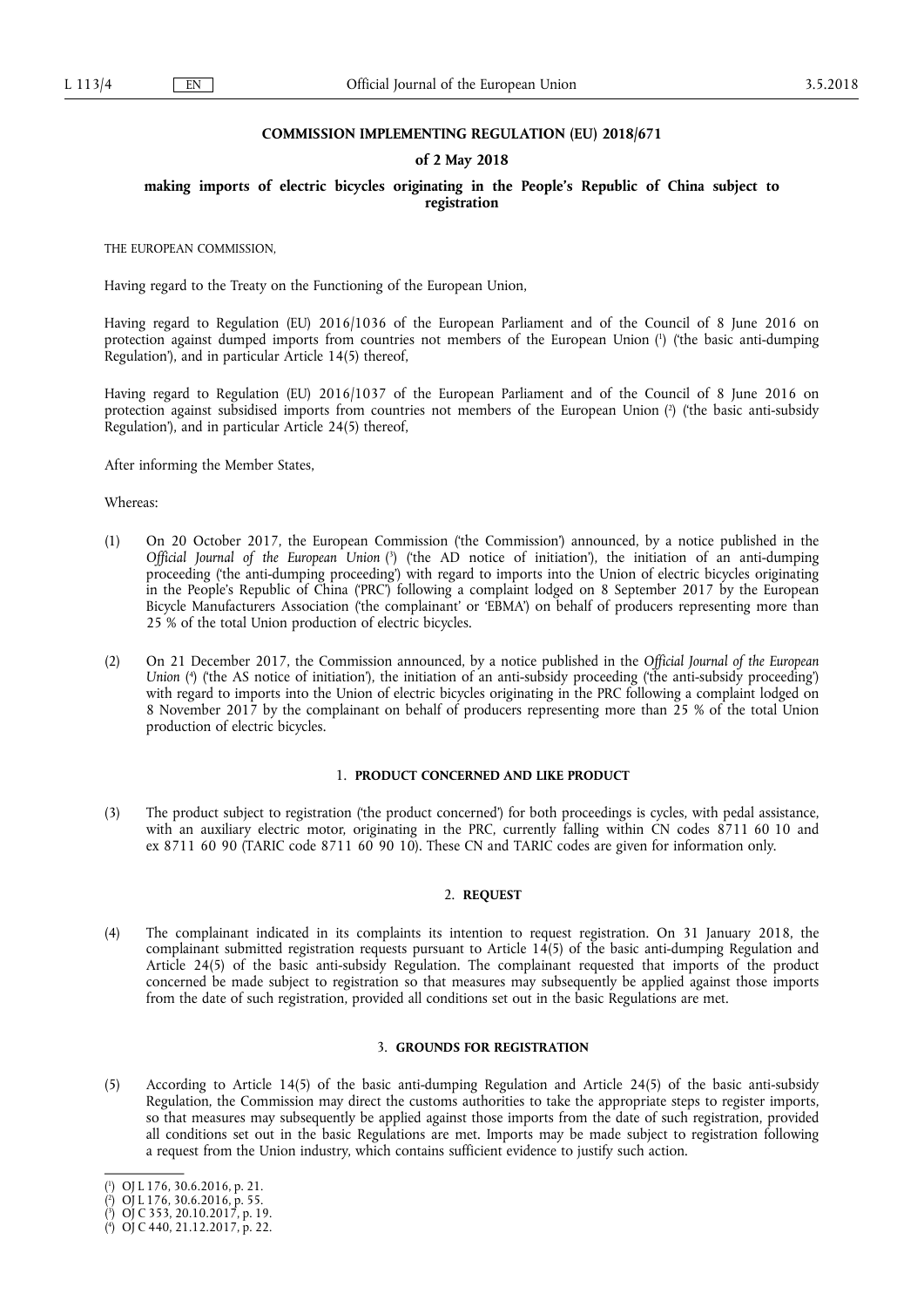- (6) According to the complainant, registration is justified as the product concerned is being dumped and subsidised. Significant injury to the Union industry, is being caused by an acceleration of low-priced imports which will undermine the remedial effect of potential definitive duties by allowing stockpiling ahead of the 2018 selling season.
- (7) The Commission examined the request in the light of Article 10(4) of the basic anti-dumping Regulation and Article 16(4) of the basic anti-subsidy Regulation.
- (8) With respect to the dumping part of the request, the Commission verified whether the importers were aware, or should have been aware, of the dumping as regards the extent of the dumping and the injury alleged or found. It also analysed whether there was a further substantial rise in imports which, in the light of its timing and volume and other circumstances, is likely to seriously undermine the remedial effect of the definitive anti-dumping duty to be applied.
- (9) With respect to the subsidy part of the request, the Commission verified whether there are critical circumstances where, for the subsidised product in question, injury which is difficult to repair is caused by massive imports in a relatively short period of a product benefitting from countervailable subsidies and whether it is deemed necessary to assess countervailing duties retroactively on those imports in order to preclude the recurrence of such injury.

#### 3.1. **Awareness of the importers of the dumping, the extent thereof and the alleged injury**

- (10) As regards dumping, at this stage, the Commission has at its disposal sufficient evidence that imports of the product concerned from the PRC are being dumped. In particular, the complainant provided evidence on the normal value based on domestic prices and based on the choice of Switzerland according to Article 2(7) of the basic anti-dumping Regulation.
- (11) The evidence of dumping is based on a comparison of the normal value thus established with the export price (at ex-works level) of the product concerned when sold for export to the Union. As a whole, and given the extent of the alleged dumping margins ranging from 193 % to 430 %, this evidence provides sufficient support at this stage that the exporting producers practice dumping.
- (12) That information was contained in the notice of initiation for this proceeding published on 20 October 2017.
- (13) Giant, an exporting producer with a related importer, claimed that the initiation of an anti-dumping investigation was not sufficient to establish awareness of dumping.
- (14) By its publication in the *Official Journal of the European Union*, the notice of initiation is a public document accessible to all importers. Furthermore, as interested parties in the investigation, importers have access to the non-confidential version of the complaint. Therefore, the Commission considered that the importers were aware, or should have been aware, of the alleged dumping practices, the extent thereof and the alleged injury at the latest at that moment.
- (15) The same interested party claimed that an importer could not be expected to be aware of the application of Article 2(7) of the basic anti-dumping Regulation and even less able to anticipate the normal value against which Chinese export prices into the Union should be assessed.
- (16) The Commission noted that the application of Article 2(7) of the basic anti-dumping Regulation was mentioned in the complaint and also referred to it in the notice of initiation.
- (17) The complaint also provided sufficient evidence of alledged injury showing a steep decline of the market share of the Union Industry from 42,5 % in 2014 to 28,6 % in the period used for the complaint, depressed and declining levels of profitability from 3,4 % of turnover in 2014 to 2,1 % in the period used for the complaint as well as underselling calculations ranging from 153 % to 206 %.
- (18) The Commission thus concluded that the first criterion for registration was met with respect to the dumping part of the request.

### 3.2. **Further substantial rise in imports**

(19) Eurostat data do not allow a full analysis of the evolution of imports of electric bicycles into the Union. Indeed, while the investigation period starts in October 2016, an estimated 99 % of imports of electric bicycles were classified until January 2017 under a CN code which covered other products.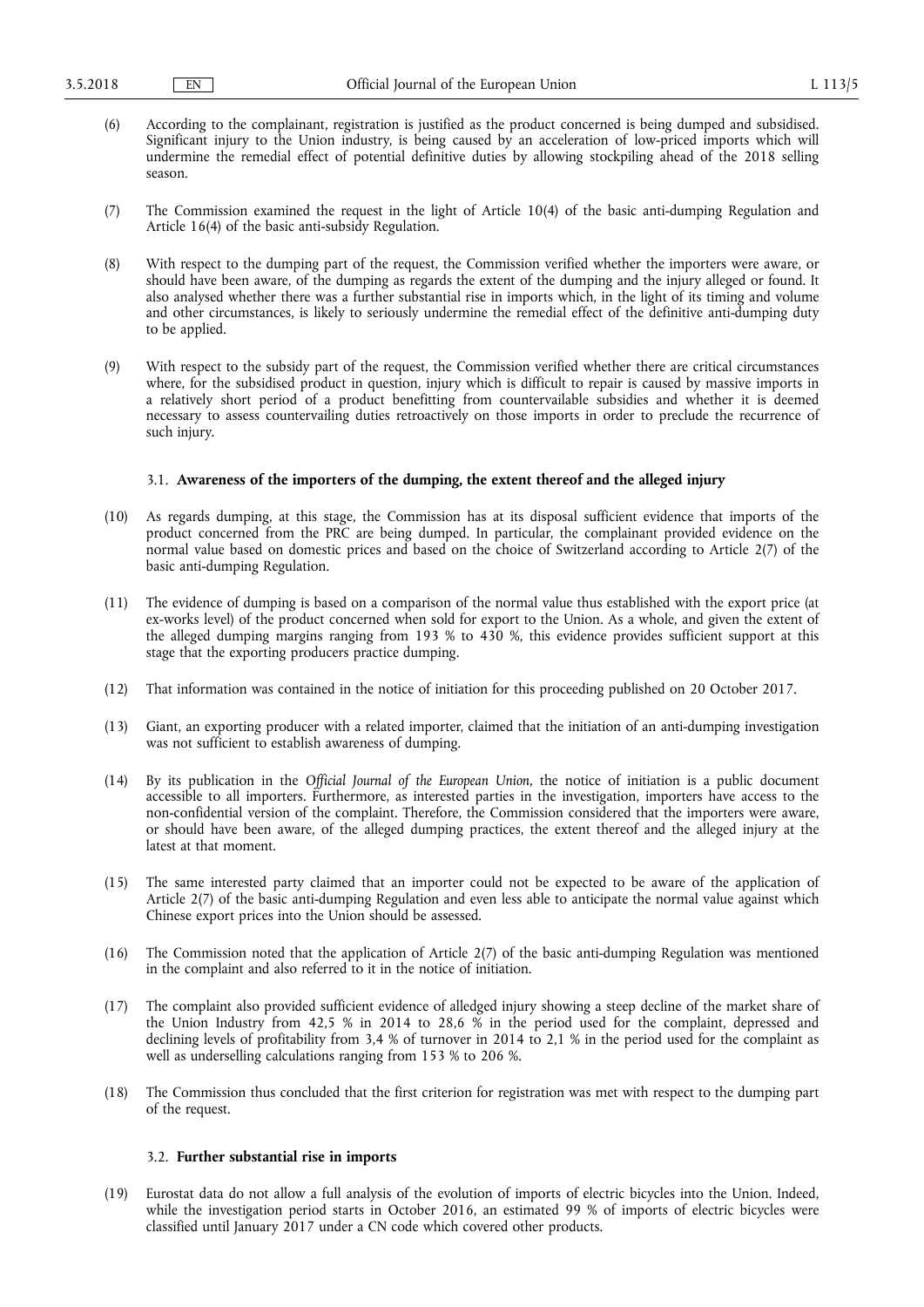- (20) In this context, the complainant provided detailed figures based on the export data of the Chinese customs from January 2014 until February 2018. Based on submissions from interested parties and a reconciliation of statistics, the Commission considered that there is a delay of two months between exports from the PRC and imports into the Union.
- (21) In its analysis, the Commission therefore considered that the Chinese customs' export data provided sufficient *prima facie* evidence of imports into the Union with a two-month delay for shipment. To determine the amount of imports during the investigation period (i.e. 1 October 2016 - 30 September 2017), the Commission thus used the Chinese export data between August 2016 and July 2017.
- (22) The volume of exports from the PRC to the Union increased by 82 % in the period from November 2017 to February 2018 when compared to the period from November 2016 to February 2017. In addition, the average monthly volume of exports from the PRC to the Union in the period from November 2017 to February 2018 was 64 % higher than the average monthly volume of imports to the Union during the investigation period. The Commission considered that these figures provided evidence of a substantial increase in imports.
- (23) Some unrelated importers and Giant claimed that the raw Chinese export data relied upon by the complainant to support its request for registration should be disclosed in the non-confidential file in order to ensure the reliability of the source and of the data supplied. Importers claim that the codes used were not mentioned and could include other products.
- (24) The complainant made available to the Commission the detailed statistics used to support its request. The disclosure of these data would breach copyrights. However, the complainant made available in the nonconfidential version of the request the aggregated export figures per month and per year. The complainant also indicated that the source was the Chinese customs, mentioned the codes used and explained its methodology to exclude other products than the product concerned. As such, the source was known and public against payment. Furthermore, these data were broadly corroborated by Eurostat for the period available. No other interested party proposed alternative data or methodology. In these circumstances and given the level of disclosure of aggregated data and methodology on the non-confidential file, the Commission considers that the input data is not necessary for the party concerned to exercise their rights of defence. This argument had therefore to be rejected.
- (25) Some unrelated importers further argued that stockpiling was not possible due to long lead times between design and delivery. In this regard, the Commission considered that the lead-time from designing an electric bicycle to actual delivery did not prevent the possibility of stockpiling an already designed electric bicycle, especially considering the information contained in the complaint concerning spare capacities in the PRC. Furthermore, the available statistical evidence supported the claim that there was a substantial rise in imports. The argument was therefore rejected.
- (26) Some unrelated importers and Giant denied that the increase in Chinese exports provided evidence of a further substantial rise in imports and claimed that it reflected the seasonality of the sales of electric bicycles. The Commission considered that a year-on-year comparison was not influenced by seasonality effects and provided evidence of a rise of 82 % in the volume of imports since the initiation of the case. The argument was therefore rejected.
- (27) Giant denied that the rise of imports was substantial and claimed that it was below or in line with the overall growth in Union demand for electric bicycles. Giant quoted the publications of the Confederation of the European Bicycle Industry ('CONEBI') which estimated this growth to be 22,2 % in 2016 in comparison with 2015, and of EBMA, the complainant, which estimated the growth rate for 2017 at 23 % in comparison with 2016. Giant claimed that October 2017 was the proper starting point to assess the increase in imports. Giant calculated that based on Eurostat import data, monthly imports of electric bicycles had increased by 8,7 % between October 2017 and January 2018.
- (28) The Commission notes that Giant submitted that the shipment time between exports from the PRC and imports into the Union was 'at least one or two months'. As a result, the imports in October 2017 corresponded to the exports from the PRC made in August 2017, before the initiation of the investigation. In addition, the average monthly volume of exports from the PRC to the Union in the period from August 2017 to February 2018 was 36 % higher than the average monthly volume of imports to the Union during the investigation period. This growth rate does not take into account the very significant increase of imports which had already occurred during the investigation period and is nevertheless well above the 2016 and 2017 growth rates in the Union market demand.
- (29) Therefore, the Commission concluded that the second criterion for registration for the dumping part of the request was also met.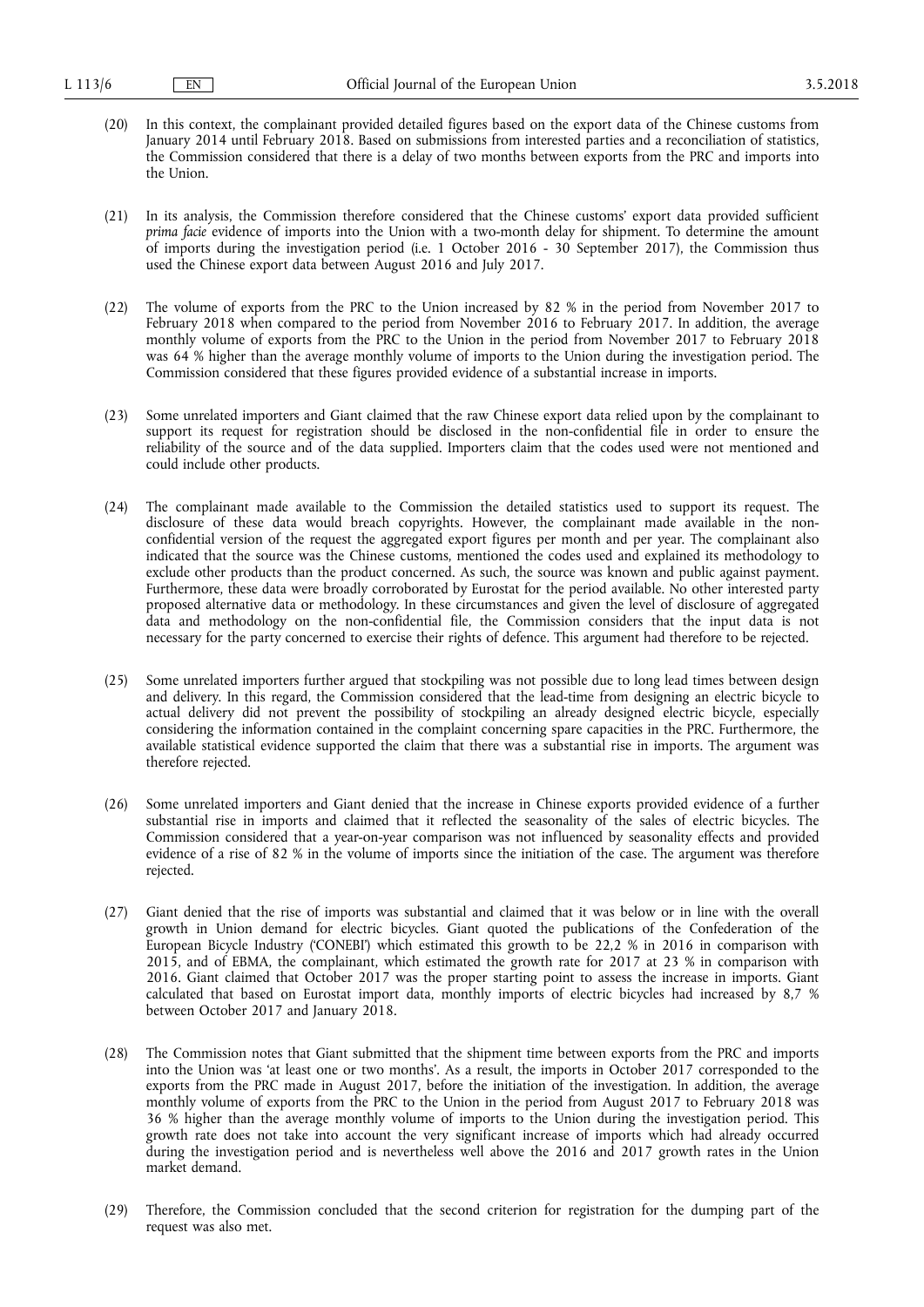#### 3.3. **Undermining of the remedial effect of the duty**

- (30) The Commission has at its disposal sufficient evidence that additional injury would be caused by a continued rise in imports from the PRC at further decreasing prices.
- (31) As established in recitals (19) to (29), there is sufficient evidence of a substantial rise in imports of the product concerned.
- (32) In addition, there is evidence of a decreasing trend in the import prices of the product concerned. The average price in euros of imports from the PRC into the Union was indeed 8 % lower in the period from November 2017 to February 2018 than in the period from November 2016 to February 2017 and 7 % lower when compared to the investigation period.
- (33) Additional circumstances show that the further substantial rise in imports is likely to seriously undermine the remedial effect of the duties to be applied. It is indeed reasonable to assume that the imports of the product concerned may further increase prior to the adoption of provisional measures, if any, since the latter would occur at the latest around the 20<sup>th</sup> of July which would coincide with the end of the 2018 selling season of electric bicycles.
- (34) Such further rise in imports following the initiation of the case is thus likely, in light of its timing, volume and other circumstances (such as the excess capacity in the PRC and pricing behaviour of Chinese exporting producers) to seriously undermine the remedial effect of any definitive duty, unless such duty would be applied retroactively.
- (35) The Commission therefore concluded that the third criterion for registration for the dumping part of the request was also met.

# 3.4. **Injury, which is difficult to repair, is caused by massive imports of a subsidised product in a relatively short period**

- (36) As regards subsidisation, the Commission has at its disposal sufficient evidence that imports of the product concerned from the PRC are being subsidised. The alleged subsidies consist, inter alia, of (i) direct transfer of funds and liabilities, such as grants, preferential loans, directed credits by state-owned banks as well as private banks, as well as export credits and guarantees and export insurance; (ii) government revenue forgone or not collected, such as income tax reductions and exemptions, import tariff rebates, withholding tax reductions and VAT exemptions and rebates; and (iii) government provision of input materials and land and energy for less than adequate remuneration. Such evidence was made available in the open version of the complaint and in the memorandum on sufficient evidence.
- (37) It is alleged that the above schemes are subsidies since they involve a financial contribution from the Government of the PRC or other regional governments (including public bodies) and confer a benefit to the exporting producers of the product concerned. They are alleged to be contingent upon export performance and/or the use of domestic over imported goods and/or are limited to certain sectors and/or types of enterprises and/or locations, and are therefore specific and countervailable.
- (38) Therefore, the available evidence at this stage shows that the exports of the product concerned are benefiting from countervailable subsidies.
- (39) Furthermore, the Commission has at its disposal sufficient evidence that the exporting producers' subsidy practices are causing material injury to the Union industry. In the complaint and the subsequent submissions related to the requests for registration, the evidence regarding the volume of imports shows a massive increase of imports in absolute terms and in terms of market share in the period between 2014 and the investigation period as well as in recent months. Specifically, the evidence available shows that Chinese exporting producers have more than tripled the volume of the product concerned exported to the Union, from 219 thousand units to 703 thousand units (+ 484 thousand units), which resulted in a sharp increase of market share from 19,2 % to 33 %. Furthermore, as indicated in recital (22) above, the same trend continued between November 2017 and February 2018. Overall, the evidence shows that the massive increase of imports of electric bicycles from the PRC is resulting in substantial adverse effects on the situation of the Union industry including depressed levels of profitability. The evidence concerning the injury factors set out in Article 3(5) of the basic anti-dumping Regulation and Article 8(4) of the basic anti-subsidy Regulation consists of data contained in the complaints and the subsequent submissions regarding registration.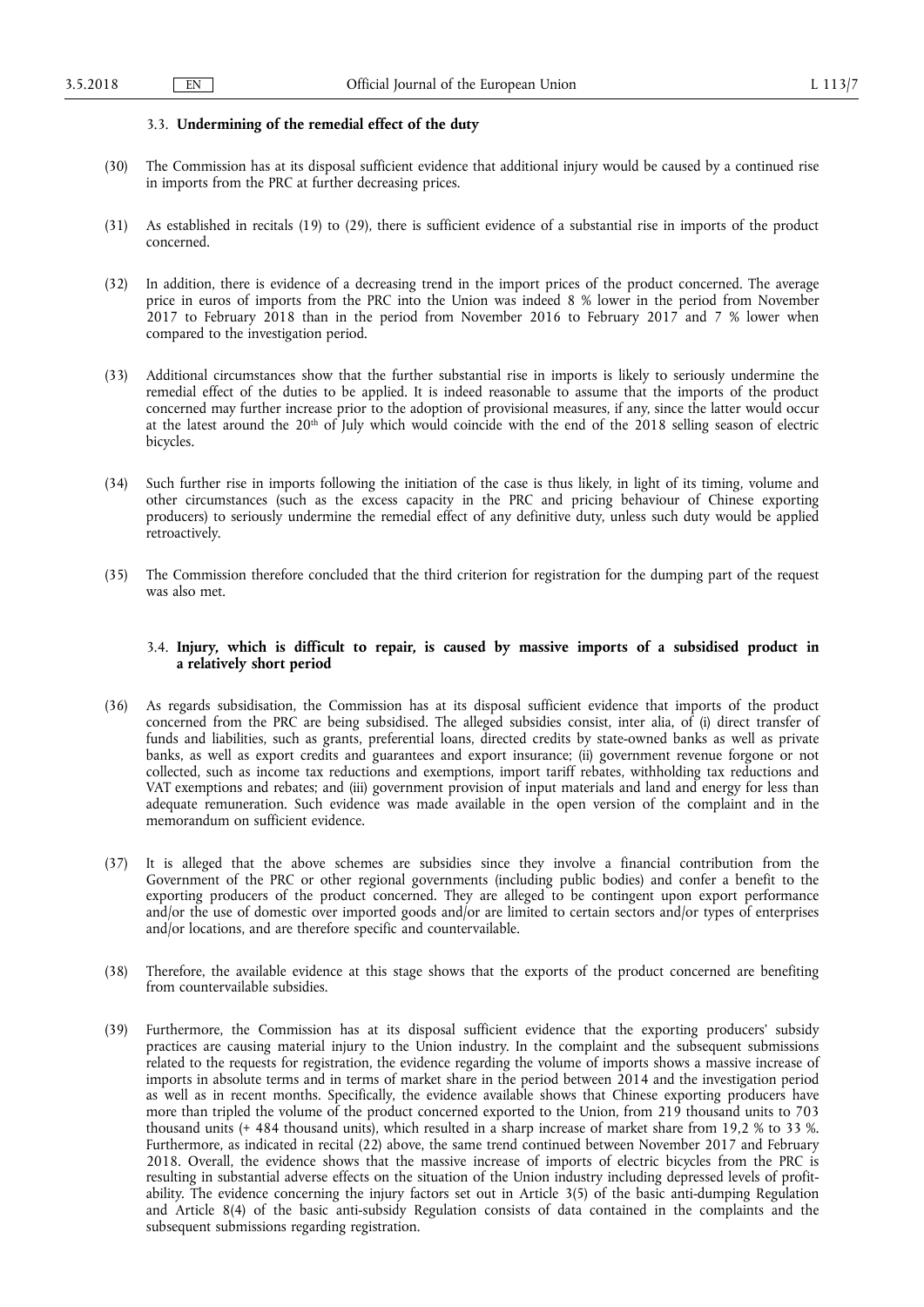(40) In addition, the Commission assessed at this stage whether the injury suffered was difficult to repair. Once Chinese suppliers are integrated into the supply chains of the customers of the Union industry, the latter may be reluctant to switch suppliers in favour of Union producers. In addition, the customers of the Union Industry are unlikely to accept higher prices from the Union industry even if, hypothetically, the Commission were to impose countervailing measures without retroactive effect in the future. Such threat of permanent loss of market share or reduced income constitutes an injury which is difficult to repair.

## 3.5. **Preclusion of recurrence of injury**

(41) Finally, given the data set out in recital (39) and the considerations laid down in recital (40), the Commission deemed it necessary to prepare the potential retroactive imposition of measures by imposing registration in order to preclude the recurrence of such injury.

## 4. **PROCEDURE**

- (42) Therefore, the Commission has concluded that there is sufficient evidence to justify making the imports of the product concerned subject to registration in accordance with Article 14(5) of the basic anti-dumping Regulation and with Article 24(5) of the basic anti-subsidy Regulation.
- (43) All interested parties are invited to make their views known in writing and to provide supporting evidence. Furthermore, the Commission may hear interested parties, provided that they make a request in writing and show that there are particular reasons why they should be heard.

## 5. **REGISTRATION**

- (44) Pursuant to Article 14(5) of the basic anti-dumping Regulation and Article 24(5) of the basic anti-subsidy Regulation imports of the product concerned should be made subject to registration for the purpose of ensuring that, should the investigations result in findings leading to the imposition of anti-dumping and/or countervailing duties, those duties can, if the necessary conditions are fulfilled, be levied retroactively on the registered imports in accordance with the applicable legal provisions.
- (45) Any future liability would emanate from the findings of the anti-dumping and the anti-subsidy investigations respectively.
- (46) The allegations in the complaint requesting the initiation of an anti-dumping investigation estimate an average dumping margin of from 193 % to 430 % and an average injury elimination level of 189 % for the product concerned. The amount of possible future liability is set at the level of the injury elimination level estimated on the basis of the complaint, namely 189 % *ad valorem* on the CIF import value of the product concerned.
- (47) At this stage of the investigation is not yet possible to estimate the amount of subsidisation.The allegations in the complaint requesting the initiation of an anti-subsidy investigation estimate the injury elimination level to represent 189 % for the product concerned. The amount of possible future liability is set at the level of the injury elimination level estimated on the basis of the anti-subsidy complaint, namely 189 % *ad valorem* on the CIF import value of the product concerned.

# 6. **PROCESSING OF PERSONAL DATA**

(48) Any personal data collected in the context of this registration will be treated in accordance with Regulation (EC) No 45/2001 of the European Parliament and of the Council of 18 December 2000 on the protection of individuals with regard to the processing of personal data by the Community institutions and bodies and on the free movement of such data ( 1 ),

HAS ADOPTED THIS REGULATION:

## *Article 1*

1. The customs authorities are hereby directed, pursuant to Article 14(5) of Regulation (EU) 2016/1036 and Article 24(5) of Regulation (EU) 2016/1037, to take the appropriate steps to register imports into the Union of cycles, with pedal assistance, with an auxiliary electric motor, currently falling within CN codes 8711 60 10 and ex 8711 60 90 (TARIC code 8711 60 90 10) and originating in the People's Republic of China.

<sup>(</sup> 1 ) OJ L 8, 12.1.2001, p. 1.